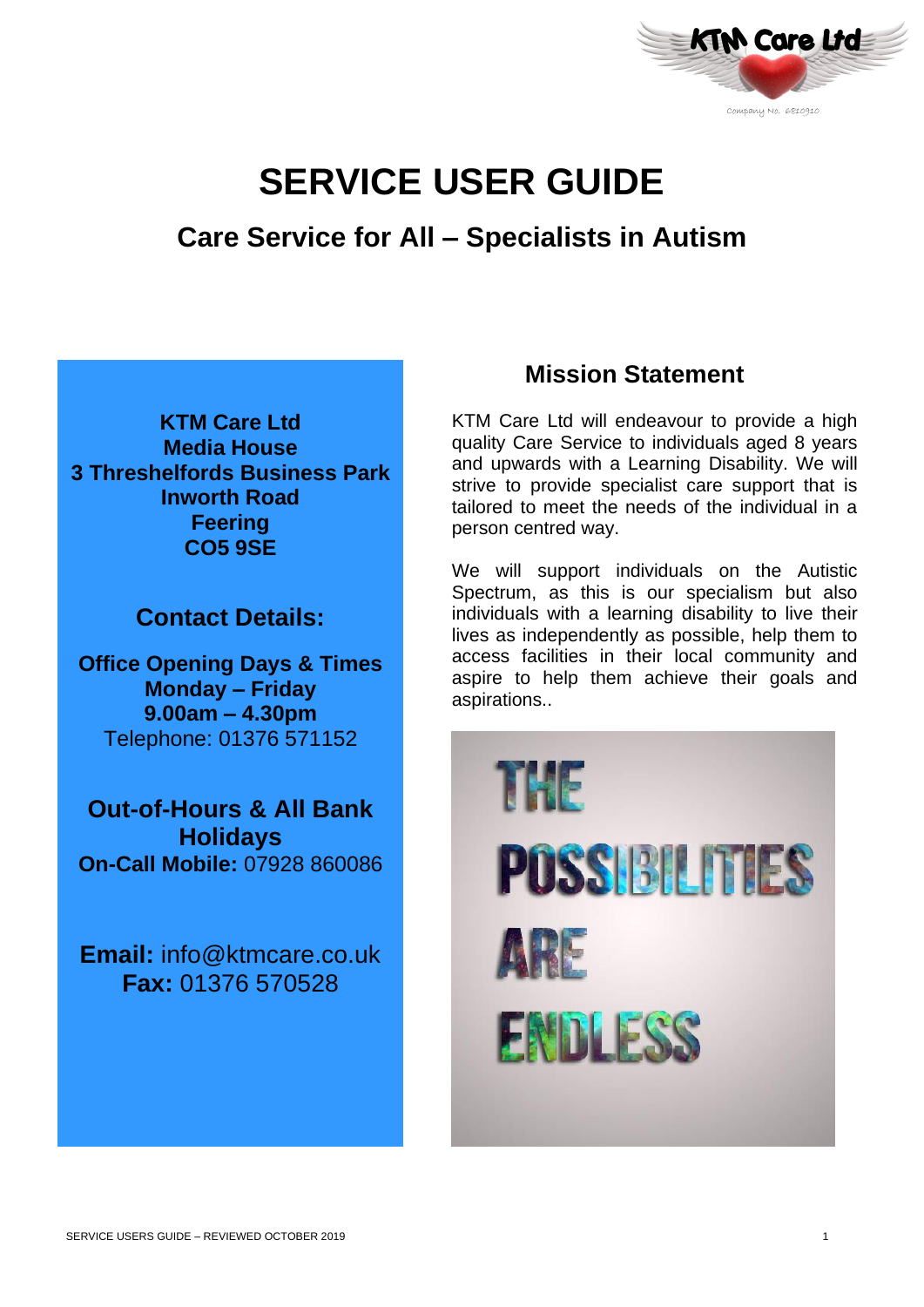

# **CONTENTS**

|                | 1. WELCOME TO KTM CARE LTD                                                        | 3              |
|----------------|-----------------------------------------------------------------------------------|----------------|
|                | 2. AIMS & OBJECTIVES                                                              | 4              |
|                | 3. SERVICES PROVIDED                                                              | 5              |
|                | 4. ACCESS TO SERVICES<br><b>OFFICE OPENING HOURS &amp; OUT-OF-HOURS 'ON-CALL'</b> | $\overline{7}$ |
|                | 5. DELIVERING YOUR SERVICES                                                       | 8              |
| 6.             | <b>QUALITY ASSURANCE</b>                                                          | 8              |
| 7 <sub>1</sub> | DEVELOPMENT OF THE CARE PLAN - DATA PROTECTION<br><b>&amp; OTHER SUPPORT</b>      | 9              |
|                | 8. ASSESSMENT OF NEED & RISK ASSESSMENTS                                          | 9              |
|                | 9. EQUAL OPPORTUNITIES                                                            | 10             |
|                | <b>10. RECRUITMENT &amp; STAFF TRAINING / DEVELOPMENT</b>                         | 10             |
|                | <b>11. MANAGEMENT STRUCTURE &amp; STAFFING</b>                                    | 11             |
|                | <b>12. ABOUT THE REGISTERED MANAGER</b>                                           | 11             |
|                | <b>13. FEES &amp; CONTRACTS</b>                                                   | 12             |
|                | <b>14. COMPLAINTS, COMMENTS &amp; COMPLIMENTS</b>                                 | 12             |
|                | <b>15. USEFUL CONTACT INFORMATION</b>                                             | 12             |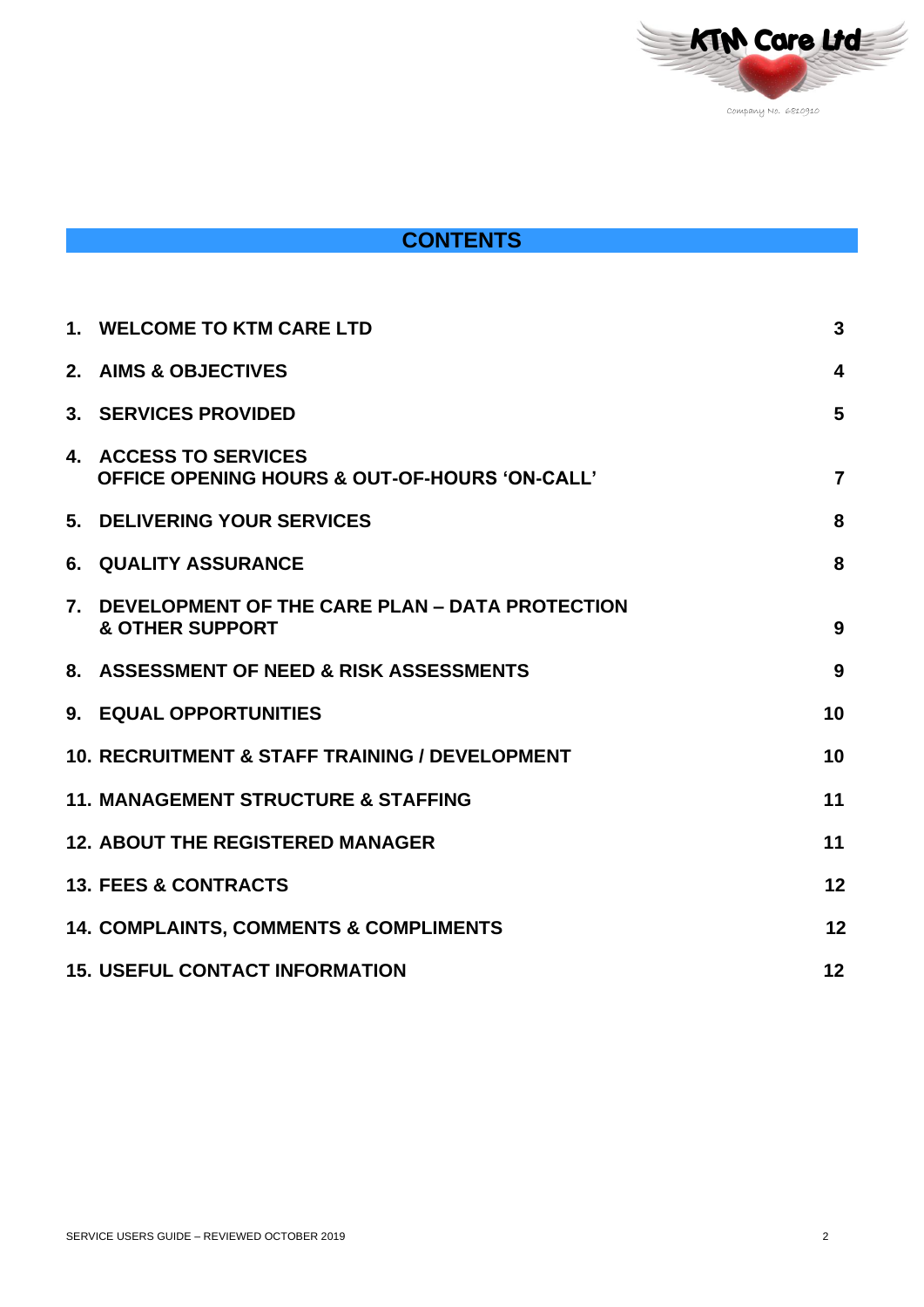

### **1. WELCOME TO KTM CARE LTD**



We would like to take this opportunity to welcome you to KTM Care Ltd. We are a Domiciliary Care Agency who provides a range of various specialist Autism Specific Care Services that supports children and vulnerable adults aged 8 years and upwards. We are a service for ALL, although we specialise in Autism.

KTM Care Ltd is an approved provider with most of our specialist care support services being provided in the Colchester area, but we also provide care support in other



areas of Essex. One of our aims is to extend our service provision to reach across a wider area to individuals' on the Autistic Spectrum who would like to access our services.

We are regulated and inspected by the Care Quality Commission (CQC) and as a condition of our registration, KTM Care Ltd provide a Statement of Purpose which is held at our registered Head Office address *(copy available on request).*

We aim to provide you with a flexible, specialist high quality support service that is tailored to meet your individual needs in a person centred way. The Service User Guide will provide you with information on the aims and objectives of the company and the specialist care support services we can offer to individuals on the Autistic Spectrum. It also provides background information on my management experience as Registered Manager and how long I've worked in the field of Autism, along with information on the training and development of KTM Care Ltd.'s staff.

Details of the company's commitment to equality and the Complaints, Comments & Compliments Policy are also outlined in this Service User Guide for your information.

We hope your experience of our services is a positive and satisfying one. At KTM Care Ltd, we want you to feel listened to and confident that you can express your views freely about your care support. Our contact details can be found on the front page of this Service User Guide and as outlined below in *'Access to Services'.* This document is also available on request in easy read format.

KTM Care Ltd

Kerry Austin **Paul Austin** Paul Austin **Paul Austin** Director & Registered Manager **Finance Director** Finance Director

Best Wishes Best Wishes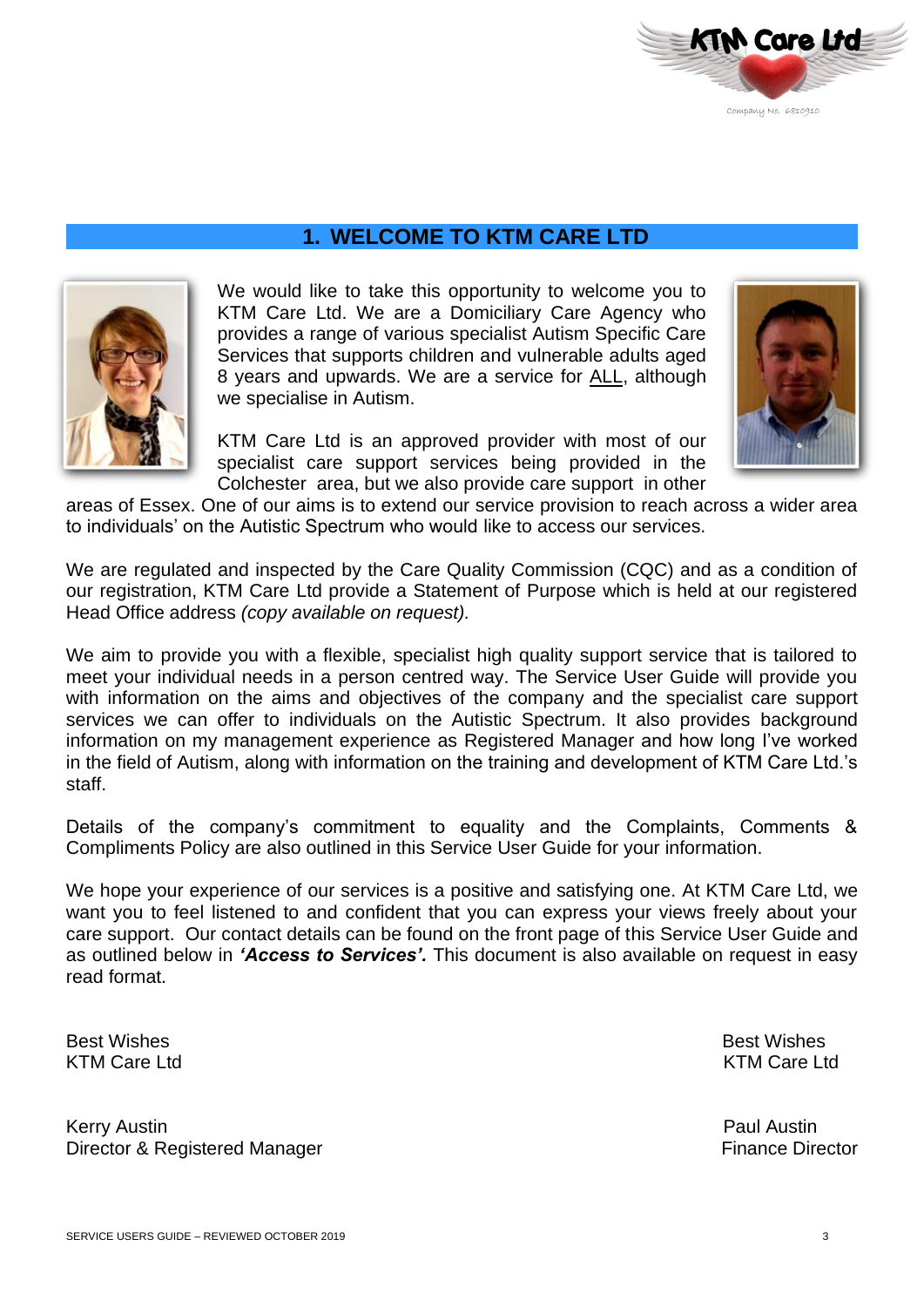

### **2. AIMS & OBJECTIVES**

### **AIMS:**

KTM Care Ltd.'s purpose is to provide a high quality specialist service provision to assist and support service users' aged 8 years and upwards on the Autistic Spectrum. We aim to help them reach their full potential by addressing their individual needs in a person centred way according to the 'Triad of Impairment' i.e. limited Social, Imagination, Sensory, Anxiety and Communication skills to enable them to achieve the following:

- **Social wellbeing:** To feel valued and respected, emotionally happy and satisfied with their lives, supported to access the local community through social activities and travel, to value relationships and build new ones.
- **Material wellbeing:** To feel safe in their home environment, supported with everyday life in managing finances, social and health care needs.
- **Physical wellbeing:** To feel healthy and well, supported with health and fitness to achieve emotional and physical wellbeing through a variety of different ways including holistic therapies.
- **Cognitive wellbeing:** To feel supported with learning and understanding positive new life experiences, be empowered and have choices to achieve fulfilment with life.

KTM Care Ltd strives to provide the following:

- ☺ A high quality specialist Care Service for All.
- ☺ A service that can provide specialist care support to adults and children aged 8 years and upwards with a Learning Disability or on the Autistic Spectrum, tailoring a package of care that meets their individual needs in a person centred way.
- ☺ Empowering service users and supporting them with life choices and decisions, helping them to develop their life skills and to live their lives as independently as possible and supporting them to access their local community.
- ☺ Best value for money, providing affordable flexible services.

### **OBJECTIVES:**

The objectives that KTM Care Ltd have identified to enable the company to meet the aims of this specialist service provision are:

☺ To provide a person centred, flexible and holistic service to individuals aged 8 years and upwards that is available 24/7, supporting individuals in all aspects of their daily lives to enable them to live as independently as possible.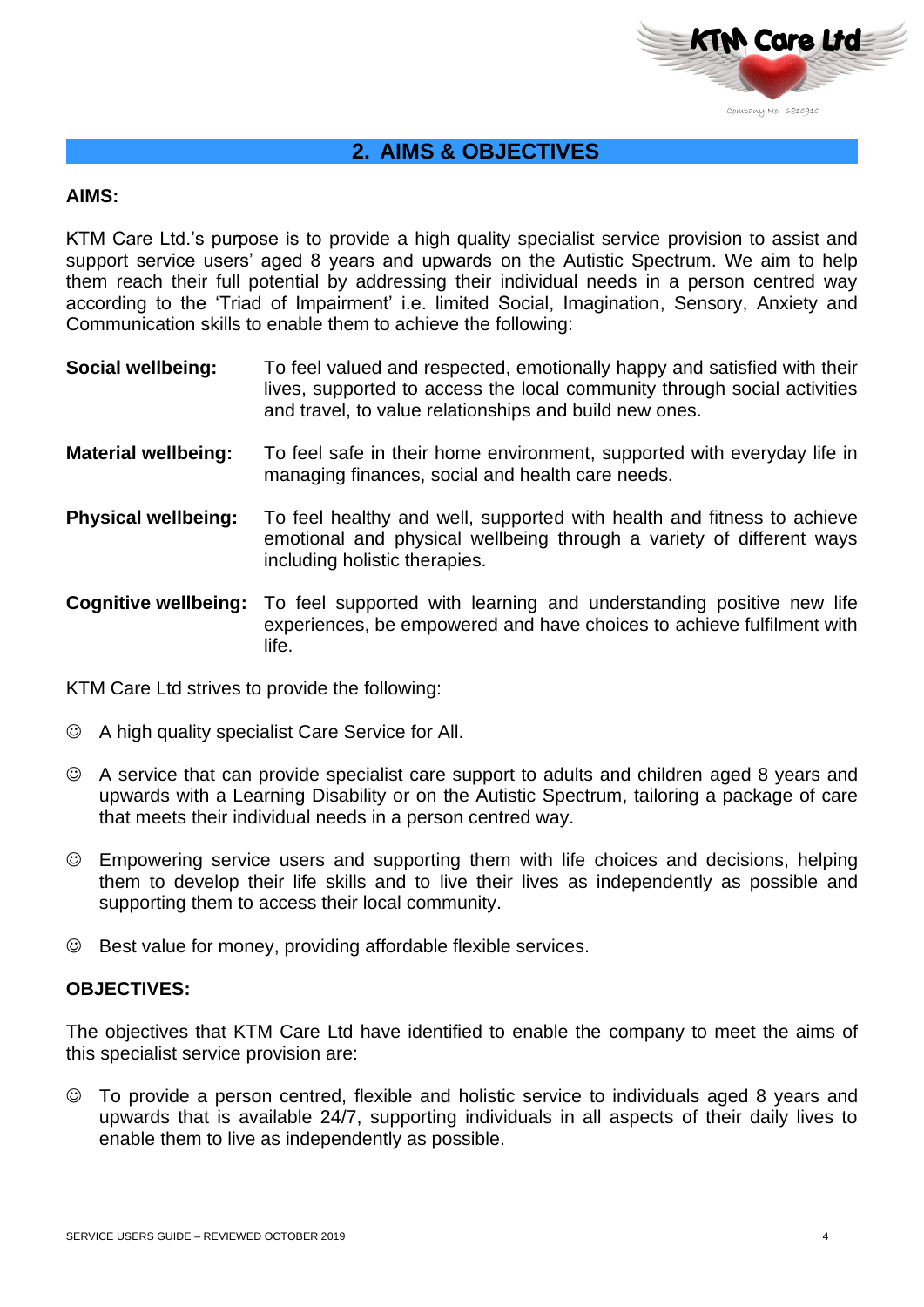

☺ To maintain and continue to build on professional working relationships in local communities. To have a multi-agency approach where required that supports individuals and enables them to access facilities and services they may need or, would like to access.



### **3. SERVICES PROVIDED**

### **24/7 CARE SUPPORT SERVICES:**

KTM Care Ltd can provide you with 24/7 care support 365 days per year, whether it is a sleep-in or waking night service. We will work in the family home with parents / carers / guardians or, in your own home on a 1:1 or 2:1 basis where required. We can also support you and your family by advocating on your behalf to work in conjunction with local Housing Authorities to seek suitable accommodation. Our 24/7 support service can encompass help and support with every aspect of your daily life and requirements and can include assisting and supporting you with the following:

- **C** Setting up your own home e.g. buying white goods, managing day-to-day tasks such as shopping, help with paying bills and managing finances etc.
- ☺ Assisting and supporting you to maintain your home or tenancy
- ☺ Prompting and assisting you with medication that has been prescribed by a GP / Dentist / Hospital Consultant / Clinic / Nurse or other appropriately qualified professional
- © Personal care support e.g. showering / bathing / washing / toilet and continence needs / grooming / dressing and undressing / shaving / oral hygiene
- **C** Supporting and assisting you with Nutrition / Meal preparation / cooking
- ☺ Helping you to establish social contacts, arranging and supporting you with social activities which can include horse riding, cycle riding, attending Leisure & Sports Centres for health and fitness purposes / attending clubs and restaurants for social purposes / walking / swimming / horticulture and other local community activities / going on holiday / day trips / GP / hospital and clinic appointments etc. and much more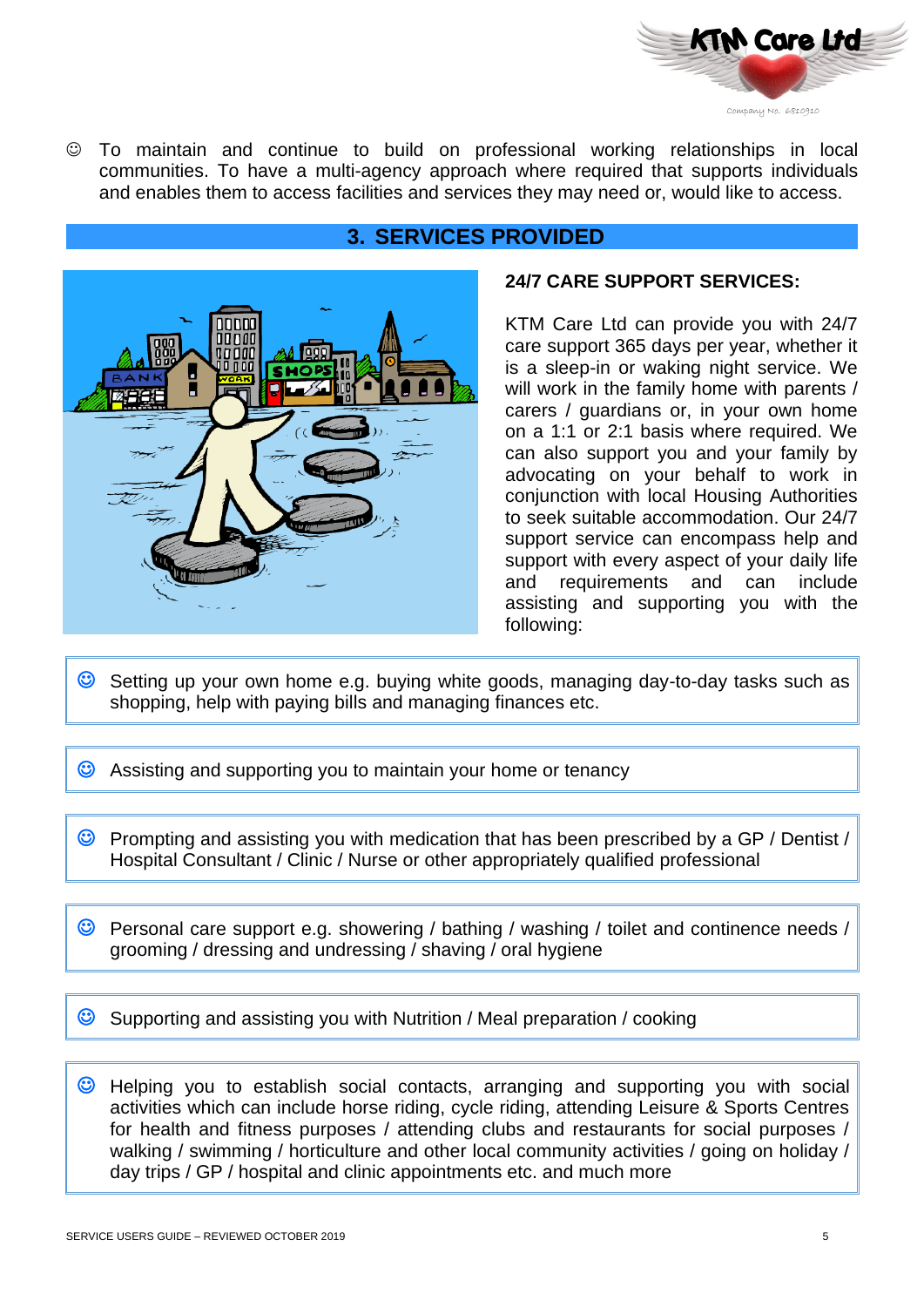

**C** Domestic tasks e.g. hoovering, polishing, cleaning other areas of your home such as the bathroom and kitchen, as well as helping you with other domestic tasks such as the laundry / ironing etc.

**C** Supporting and assisting you with maintaining personal safety and security

**C** Supporting and assisting you with programmes for rehabilitation and development under agreed, clear instructions and protocols of a speech and language therapist, physiotherapist, occupational therapist, or any other appropriate clinical professional

### **PART-TIME CARE SUPPORT SERVICES IN THE COMMUNITY:**

We can provide part-time support to help you access the wider community and / or provide respite to those who provide full-time care support to you, these can include any of the services we provide as outlined above in *'24/7 Care Support Services'*

### **SHORT NOTICE INTERVENTIONS:**

We take referrals for short notice interventions which can be 'fast tracked' through our system from your parents / carers / guardians or, from Local Authorities / health professionals / other professional organisations and agencies, to provide specialist help and support that you might need at short notice

### **SUPPORT WITH TRANSITION:**

We can assist you and / or your family with the transition process from school or, from other professional establishments to independent living accommodation

### **WELFARE BENEFITS:**

We can offer a complete service to assist and support you with welfare benefits claims. We will help advocate on your behalf to ensure that you are receiving the welfare benefits you are entitled to

### **VOCATIONAL, EDUCATIONAL AND SOCIAL TRAINING:**

We can offer a complete wide range of services for adults on the Autistic Spectrum. This includes providing care and support that meets your individual needs with activities / social outings, as well as looking at other opportunities in the community where KTM Care Ltd have established links

### **COLLEGE:**

We can provide specialist support to you within a College environment and will work together with your Parents / Carers / Teachers and Tutors to provide specialist 1:1 support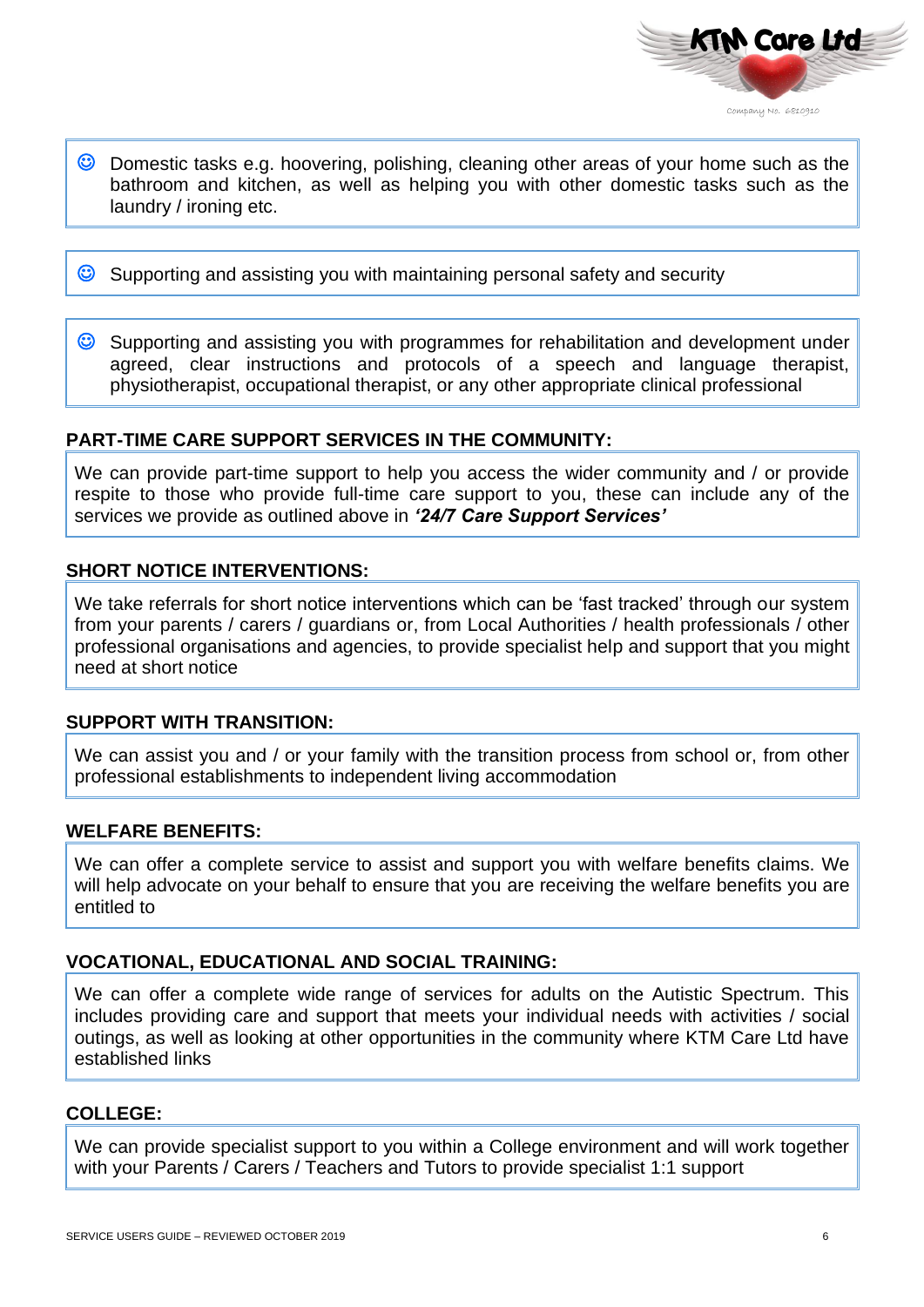

### **OVERNIGHT RESPITE IN KTM'S CARAVAN:**

KTM use a caravan in Clacton, which gives you a 'mini holiday' in the form of overnight respite.

### **COMMUNICATION AIDS:**

All our staff are externally trained to be able to support you with your preferred method of communication that can assist and support you to indicate your needs, desires and preferences. These methods of communication include:

- **The Picture Exchange Communication System (PECS)**
- **TEACCH**
- ♦ Makaton
- **Providing compact travel communication boards so that you feel supported and** empowered to be able to communicate your needs wherever you go

### **SENSORY INTEGRATION:**

Individuals may have a dysfunctional sensory system. Sometimes senses are either over-orunder reactive to stimulation. Sensory integration techniques can facilitate attention and awareness. As part of the pre-assessment, we conduct a sensory assessment which involves going through a specific checklist with you and over a number of weeks, during the 'getting to know you' process, we carry out observations so that we can identify and develop strategies. This assessment forms part of your All About Me Book / One Page Profile which assists staff to support you with your sensory needs

### **4. Access To Services – Office Opening Hours & Out-of-Hours 'On-Call'**

**Office Opening Hours Monday – Friday 9.00am – 4.30pm: 01376 571152** **Out-of-Hours & All Bank Holidays On-Call Officer (Mobile) 07928 860086**

### **ACCESS TO SERVICES FOR 24/7 CARE SUPPORT PACKAGES:**

If you are receiving 24/7 care support, you can access KTM Care Ltd Head Office during **office opening hours** from 9am – 4:30pm Monday to Friday and through the On-Call Officer **out-of-office hours** 4:30pm – 9am Monday to Friday. On Saturday and Sunday the out-ofhours service is **24 hours.**

### **ACCESS TO SERVICES FOR PART-TIME CARE PACKAGES:**

If you are receiving part-time care support, you can access KTM Care Ltd Head Office during **office opening hours** from 9am – 4:30pm Monday to Friday and through the On-Call Officer **out-of-office hours** from 7am – 9am and 4:30pm – 10pm Monday to Friday. On Saturday and Sunday from 7am – 10pm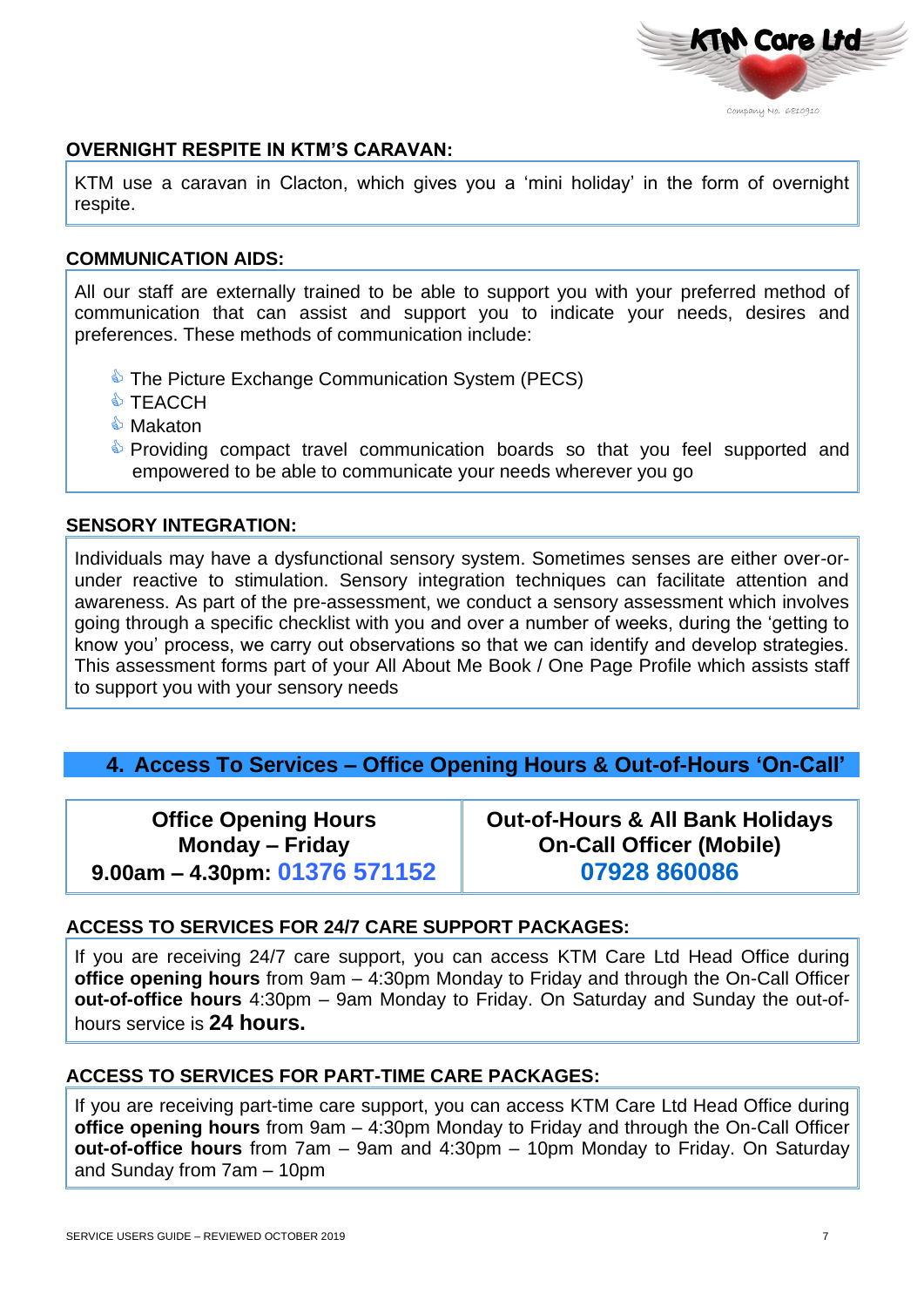

### **5. DELIVERING YOUR SERVICES**

We are committed to providing you with a high quality flexible service that meets your individual needs and will endeavour to ensure that Personal Assistants' are reliable and on time. However, from time-to-time this may not always be possible due to staff absences e.g. holidays etc., but where your regular Personal Assistant(s) are not available, we will provide you with alternative cover, in the form of 'Step in Staff'. You will have met this staff member before though!

We will always make every effort to contact you as soon as possible to give you adequate notice when having to provide alternative cover arrangements. Where this may not be possible, due to unforeseen circumstances, a member of staff will contact you at the earliest opportunity to inform you of any changes that may be necessary in order to provide you with adequate care support.

If you have any queries or concerns about your care support, access to our services during office opening hours and out-of-hours are as outlined above *'Access to Services'* for both **'24/7'** and **'Part-Time'** care support packages. Details of the contact telephone numbers, along with information on the days and times are clearly displayed in the above section. Contact details can also be found on the front page of this Service User Guide.



### **6. QUALITY ASSURANCE**

A Quality Assurance Questionnaire will be sent out to you annually. Any issues you may raise regarding the quality of service provision will be addressed directly with you or your parent / carer / guardian / advocate who may be acting on your behalf (where appropriate), to ensure that all matters regarding your care support are resolved satisfactorily. KTM Care Ltd have a robust Complaints, Comments & Compliments Policy which is outlined below *on Page 11 'Complaints, Comments & Compliments'.*

We can also follow up any issues or concerns you may have regarding your care support through other company processes which include:

- ☺ Spot checks and observations
- ☺ Care Plan reviews
- ☺ Annual risk assessments
- ☺ Regular Service User / Parent Meetings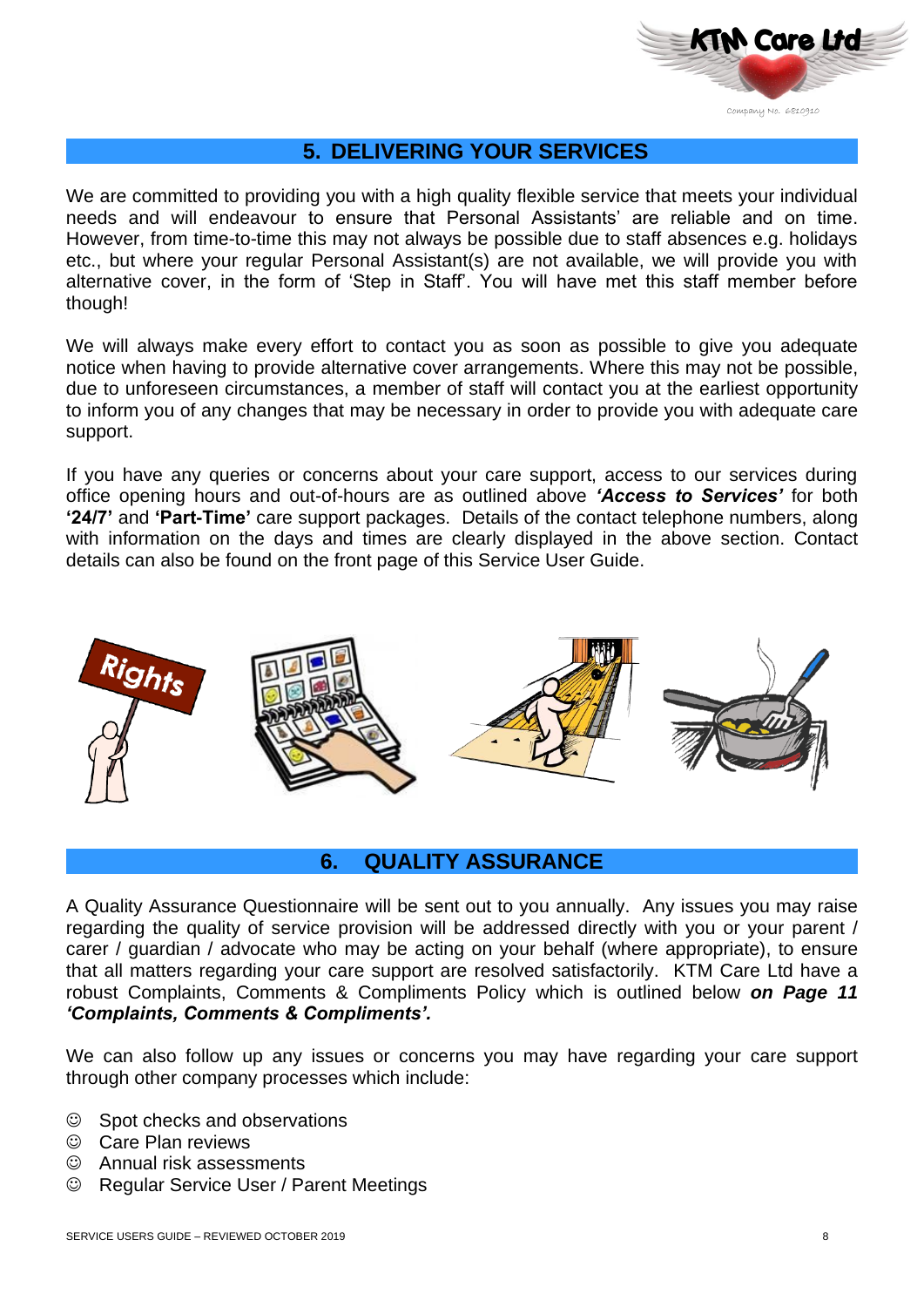

### **7. DEVELOPMENT OF THE CARE PLAN – DATA PROTECTION & OTHER SUPPORT**

### **Development of the Care Plan (All About Me Book / One Page Profile):**

The Care Plan (All About Me Book) is an integral part in the process of developing an individual programme that is person centred and tailored to meet your individual needs and requirements. The development of the Care Plan will be carried out jointly with you, or your parent / main carer who advocates on your behalf (where appropriate). It takes into account your individual needs and how you would like to be supported with these. Individualised and specific programmes will be designed to address all aspects of your development including emotional and psychological well-being, satisfaction with life, health and fitness and will be based around the 'Triad of Impairments', including anxiety and sensory needs.

KTM Care Ltd will assign a senior P.A or Manager to you who takes specific responsibility for the implementation of your care plan and individual programme planning. Apart from addressing basic care support needs, their responsibilities include liaising with the placing Authority's Social Worker or Care Manager (where appropriate), arranging reviews and maintaining links with your family and local community. You will also have a "Key person" who you can speak to at any time.

### **Data Protection and GDPR:**

GDPR - We have a privacy statement that provides full details of how we use your data. Please ask for the more information/ copy.

### **Other Support:**

We actively encourage involvement of family and seek to involve them in discussions and decisions regarding your welfare (where appropriate). However, your needs and wishes are always the first priority and will be respected at all times.

### **8. INITIAL ASSESSMENT & RISK ASSESSMENTS**

### **Initial Assessment:**

A comprehensive Initial assessment is carried out prior to the commencement of services. This assessment of need will form the basis of your individual Care Plan (All About Me Book / One Page Profile). The development of the Care Plan will be carried out jointly with you, taking into account your individual needs and how you would like to be supported with these.

This information ensures that your Personal Assistant(s) are clear on what tasks and duties they are expected to undertake. It also helps us to meet any other additional needs you may have such as health and medication requirements or, any other additional services you may require. The comprehensive pre-assessment of your individual needs also ensures that the support provided to you is carried out according to the Care Quality Commission's standards and regulations / Health and Safety law and legislation and the company's policies and procedures.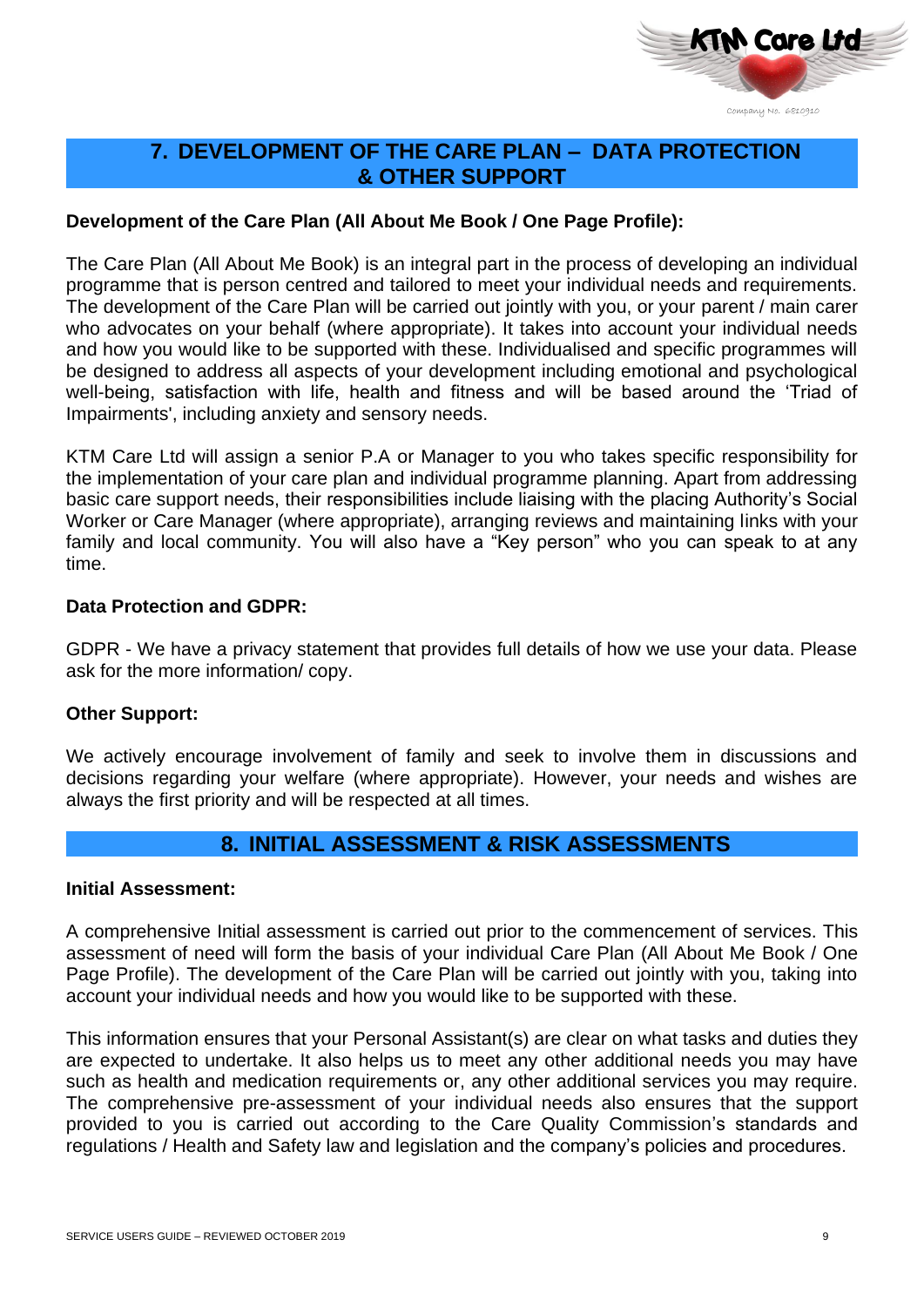

#### **Risk Assessment:**

Once we have developed your Care Plan we will carry out a comprehensive risk assessment as part of the pre-assessment. The risk assessment will clearly outline any arrangements that may need to be in place to be able to implement necessary measures required to reduce any risks and will include assessing the duties, responsibilities and activities that are to be undertaken, along with your domestic environment. These factors will identify if there are any risks to you, staff, and other individuals and will form part of your Care Plan.

### **9. EQUAL OPPORTUNITIES**

KTM Care Ltd.'s Equality & Diversity policy ensures that we comply with the legal requirements under the Equality Act 2010 and various other equality legislation requirements and we are committed to conducting business in a way that is fair and appropriate.

### **10. RECRUITMENT & STAFF TRAINING / DEVELOPMENT**

### **Recruitment and Selection:**

KTM Care Ltd.'s recruitment and selection process is very robust and we carry out rigorous checks prior to applicant's commencing employment with our company which includes the following:

- ☺ Completion of an application form
- ☺ Conducting standard interviews with applicants to ascertain their suitability and competency for the job they will be undertaking within our company
- ☺ Enhanced Disclosure and Barring Service (DBS) check
- ☺ Requesting three satisfactory references before applicant's can commence employment

### **Staff Training & Development:**

Training and development makes KTM Care Ltd more effective and its success depends upon meeting the aims and objectives of the company which will be achieved through staff who are competent in their roles and responsibilities.

An effective induction and training programme ensures that staff have the necessary skills and knowledge to perform their role effectively and familiarises them with the duties and responsibilities that they will be performing. We also provide staff with:

- ☺ Formal 1:1 supervisions every 8 weeks with their line managers, however, we always provide ongoing informal support to staff whenever they need it
- ☺ Annual Appraisals to discuss and address their development needs
- ☺ Observations, both announced and unannounced to monitor them delivering care support to all our service users

The comprehensive training programme that KTM Care Ltd provide to new recruits includes:

- ☺ Induction training
- ☺ Eleven (15) mandatory training courses
- ☺ Regular refresher courses of all mandatory training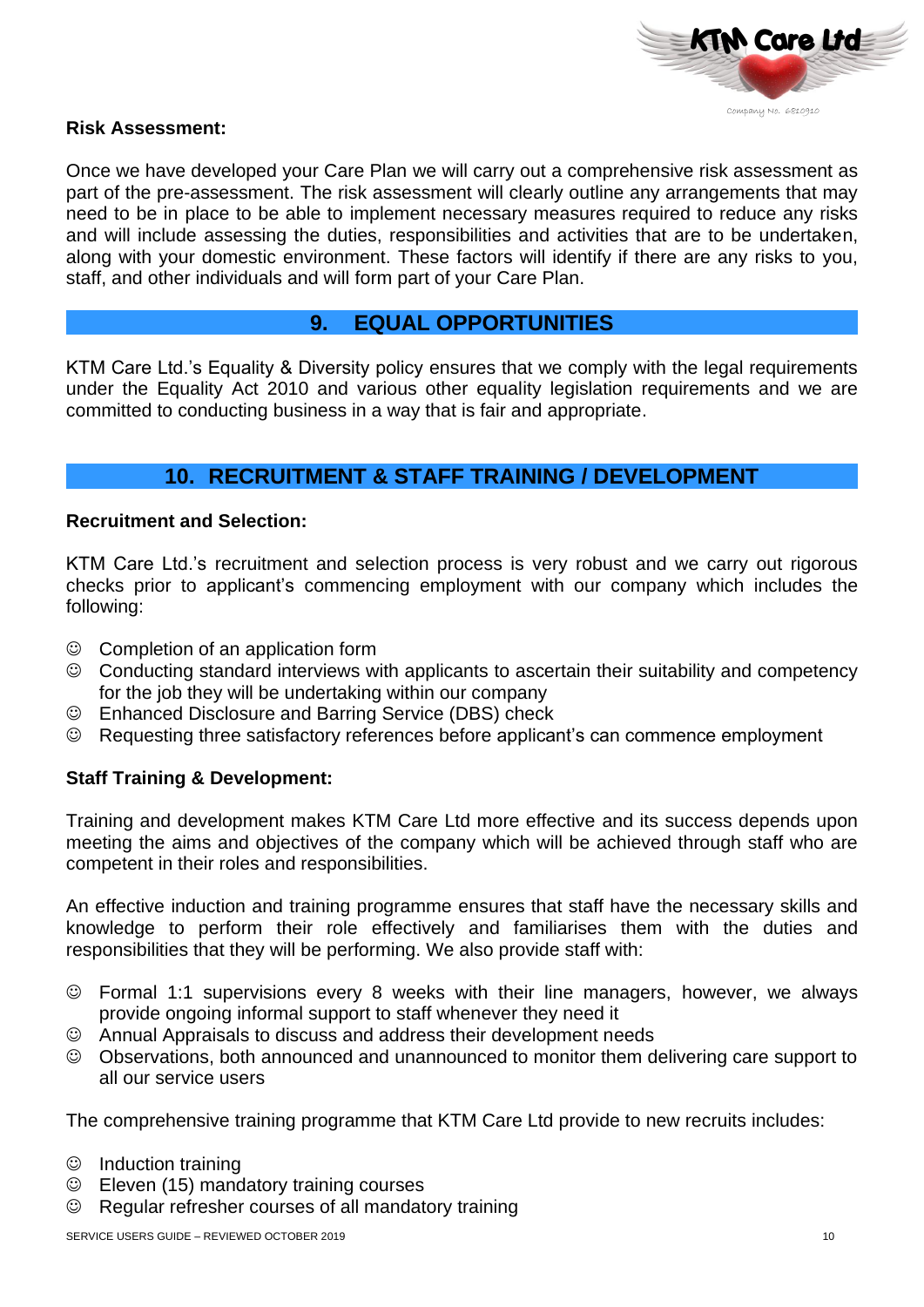

- ☺ Specialist training on Autism Spectrum Disorders Levels 1 & 2
- ☺ Various other training courses, along with any other specialist training that staff may require to help them meet the needs of individual service users and the responsibilities of their job
- ☺ Shadowing experienced members of staff this helps us to assess the competency of new staff and supports them while they are settling into the company and their new role

All training is provided by appropriately qualified and experienced trainers who are skilled and knowledgeable in their field.

### **11. MANAGEMENT STRUCTURE & STAFFING**

| <b>Finance Director</b>                                                                  | <b>Director &amp; Registered Manager</b> |  |  |  |  |
|------------------------------------------------------------------------------------------|------------------------------------------|--|--|--|--|
| <b>Deputy Manager</b>                                                                    |                                          |  |  |  |  |
| <b>Office Administrator</b>                                                              | <b>Care Co-ordinator</b>                 |  |  |  |  |
| Senior Personal Assistants - Bands A & B<br><b>Personal Assistants - Bands A &amp; B</b> |                                          |  |  |  |  |

### **12. ABOUT THE REGISTERED MANAGER**

My name is Kerry Austin and I am the Director and Registered Manager of KTM Care Ltd and have worked in the field of Autism since 1998. I have concentrated on developing person centred behaviour strategies to assist individuals on the Autistic Spectrum to obtain a better quality of life. My philosophy of looking at the 'whole' picture and building a consistent experienced team of staff to support individuals with Autism has been very successful and has led to excellent outcomes for service users' i.e. gaining more independence and achieving tangible goals and aspirations.

I have attended a wealth of various training courses and hold the appropriate NVQ IV Leadership & Management qualification. I also specialise and am trained to provide advocacy and support in Welfare Benefits.

I have been working in the field of health and social care and working with individuals' on the Autistic Spectrum since 1997. Prior to setting up my own business in May 2010, I worked for other leading and well known national organisations who specialise in both mental health, learning disabilities and autism.

### **13. FEES & CONTRACTS**

Service Users who are either privately funding themselves or, are in receipt of a Personalised Budget, will be issued with a 'Self-Funding Agreement'. All fees and Support Plan requirements are agreed prior to the commencement of service delivery.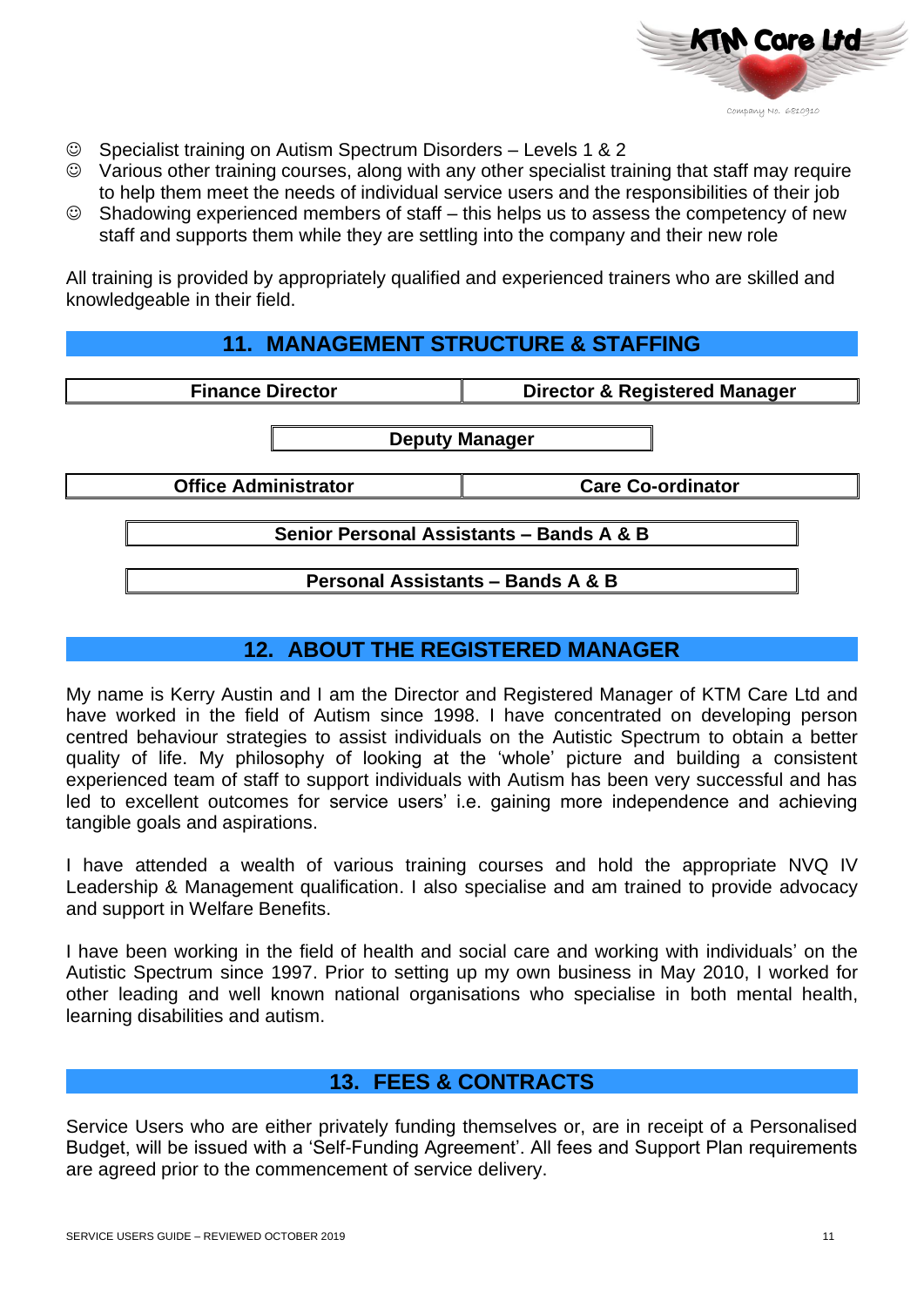

Managed services will be agreed and organised directly with the funding authority commissioning the service.

### **14. COMPLAINTS, COMMENTS & COMPLIMENTS**

KTM Care Ltd have a Complaints, Comments & Compliments Policy which will be provided to you along with the Service User Guide upon commencement of services. The purpose of the policy is to ensure that you have easy access to the process and that our procedures are clearly explained should you wish to use them.

KTM Care Ltd aims to provide a high quality standard of service, but occasionally things go wrong. Complaints and / or comments about our services helps us to put things right and to make sure that the same mistake doesn't happen again.

We aim to respond to your feedback in a consistent and professional manner and use complaints, comments and compliments to shape our services.

Where we have made mistakes or have failed to meet our service standards, we will try to resolve the complaint satisfactorily, so that you can feel that you are back in the position you would have been before the complaint.

We also welcome any compliments you may wish to make about our staff and / or the services provided to you. We always ensure that compliments are fed back to staff; positive comments lets us know what we are doing right and helps to boost morale.

# **15. USEFUL CONTACT INFORMATION**

| <b>Essex County Council - General Enquiries:</b> |           |                          |  |  |  |  |
|--------------------------------------------------|-----------|--------------------------|--|--|--|--|
|                                                  |           |                          |  |  |  |  |
| Open Hours: 8.30am - 5.00pm Monday to Friday     |           |                          |  |  |  |  |
| Telephone: 08457 430 430                         | <b>OR</b> | Telephone: 01245 430 430 |  |  |  |  |
|                                                  |           |                          |  |  |  |  |
| <b>Essex Social Services:</b>                    |           |                          |  |  |  |  |
| <b>Essex Social Services</b>                     |           |                          |  |  |  |  |
| <b>Essex House</b>                               |           |                          |  |  |  |  |
| <b>Colchester Business Park</b>                  |           |                          |  |  |  |  |
| 200 The Crescent, Colchester                     |           |                          |  |  |  |  |
| Essex CO4 9YQ                                    |           |                          |  |  |  |  |
| Telephone: 0845 603 7630                         |           | Email: www.lgo.org.uk    |  |  |  |  |
|                                                  |           |                          |  |  |  |  |
| <b>Essex Safeguarding Children Board:</b>        |           |                          |  |  |  |  |
| Essex Safeguarding Children Board                |           |                          |  |  |  |  |
| Room C228                                        |           |                          |  |  |  |  |
| <b>County Hall</b>                               |           |                          |  |  |  |  |
| Chelmsford CM1 1QH                               |           |                          |  |  |  |  |
| Telephone: 0333 013 8936                         |           | Email: escb@essex.gov.uk |  |  |  |  |
|                                                  |           |                          |  |  |  |  |